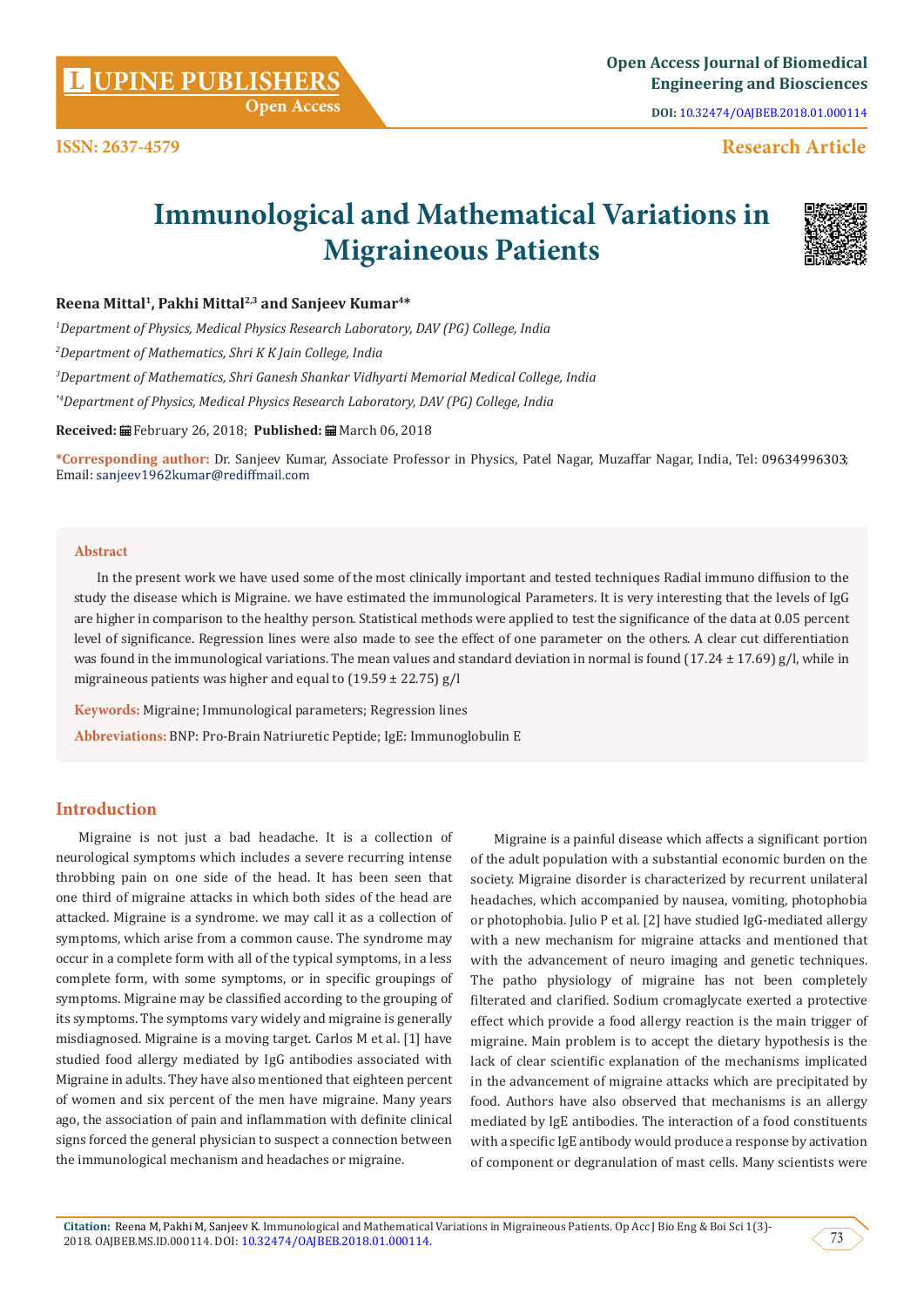failed to find out the elevated IgE levels or complement activation during migraine attack. Diet sensitive patients are sensitive to several different types of foods. Some findings are suggesting the amine hypothesis, which is a clinical challenge to test tyramine or ß-phenyl ethylamine.

Mesut C et al. [3] have studied migraine and immunoglobulin E-mediated hypersensitivity and found that atopic disease may occur frequently in patients with migraine and IgE levels in patients with migraine may be higher than the levels observed during interictal period. Several attacks are associated frequently with higher IgE levels during migraine attacks. Pilarska E et al. [4] have studied anti phospholipid antibodies in children with migraine and reported that the occurrence and the role of anti cardiolip in antibodies in children with migraine. Authors clearly evaluated and found that the higher values of the anti cardiolipin antibody in comparison to control group of the children. Schimomura T et al. [5] have studied immunoglobulin Kappa/Lambda ratios in migraine and tension type headache and reported that the serum kappa and lambda levels of immunoglobulins were higher than the control group of persons. The Kappa /Lambda ratios of IgA and IgM in the patients with headache were higher than those in the controls. The total concentrations of all the three immunoglobulis IgA, IgG and IgM were significantly higher in the migraineous patients. Authors have also suggested that immunological system activation might exist. It may be related to the aetiology of tension type headache and migraine.

Blakan S et al. [6] have studied immunoglobulin and complement levels in migraine. Authors have reported that serum levels of IgG, IgA, IgM and  $c_{3}$  of migraineous patients were found to be increased realistically when compared with the control group. Munno I et al. [7] have studied immunological aspects in migraine: increase of IL-10 plasma levels during attack. Authors have reported that monitoring of 23 patients with migraine without aura during a migraine attack. The plasma levels of interleukin (IL-4,IL-5,IL-10) and interferon -gamma were low to undetectable IL-5 and IL-4 levels. A higher IL-10 were found in some patients. Interferon -gamma plasma were not detectable in all patients. Antoni J et al. [8] have studied immunoglobulins and complements in migraine and found that  $\mathsf{c}_3$  levels were decreased  $\mathsf{c}_4$  levels were in the normal group. Immunoglobulin levels did not show any statistically significant changes in the patients. IgA levels were lowered in the migraine patients. These alterations in the patients can lead to the statement that the alternative pathway of complement system may be activated in migraine.

Gazerani P et al. [9] have studied a correlation between migraine, histamine and immunoglobulin e and measured the serum total IgE and histamine levels and reported that serum histamine (mg/ml) in controls were  $(48.16 \pm 2.70)$  mg/ml and  $(38.31 \pm 3.20)$  mg/ml in migraine patients. It has been also measured in the case of migraine with allergy group as (159.11  $\pm$  4.60) IU/ml and (303.30  $\pm$  42.50) IU/ml and in the migraine without allergy group (105.01± 8.50) IU/ml and (79.07 ± 2.70) IU/ml. The authors finally concluded that the avoidance of allergic conditions in migraine patients may be a very easy, helpful way for prophylaxis or their treatment. Nattero G et al. [10] have studied serum complement and immunoglobulins in patients with common migraine and found that no complement activation or variation in the immunoglobulin of migraine sufferers during healthy intervals and migraine attacks that in any way support an involvement of the immune system in the pathogenesis of common migraine. Moore TL et al. [11] have studied immunoglobulin, complement and immune complex levels during a migraine attack and found that the value of IgG in migraine patients as (1,344±00) mg/dl, while in headache free cases it was (1,394±00) mg/dl. The value of IgM in migraine was estimated( $141±00$ ) mg/dl and in headache free cases was (144±00) mg/dl. The value of IgA in migraine cases was  $(142±00)$  mg/dl and in headache free cases it was  $(143±00)$  mg/ dl. They have also measured the complements  $c_3$  and  $c_4$ . The value of  $c_3$  in migraine patients was (164 $\pm$  00) mg/dl, while in headache free cases was found (165  $\pm$ 00) mg/dl. The value of complement c4 in migraine was ( 26±00) mg/dl and in headache free cases was (27.5±00) mg/dl. They have also estimated immune complexes with frequency of  $(40\pm20)$  µg/ml and it was  $(36\pm00)$  µg/ml in migraine and (36±00) headache free cases.

Dzugan SA et al. [12] have studied and reported that is migraine a consequence of a loss of neurohormonal and metabolic integrity ? A new hypothesis. Authors have mentioned that migraine most commonly strikes woman. Each person who suffers from migraine is special and unique. Treatment to individuals is very complex and may be varied. There is no specific single treatment methodology is given in the literature. Recent treatments for migraine include diet changes, stress management, proper sleep, HRT, supplements and prescription drugs. During migraine attack cerebral blood vessels go through a period of constriction and dilation. Imbalance in brain biochemistry may be the cause of this change. Menstrual migraine shows a model that fits perfectly with a neuroendocrine hypothesis which is completely based upon a faulty chronological response of the antinociceptive system. Authors have mentioned the work of [13,14] has studied the effects of hormone imbalances and deficiencies on vasomotor control were significant clinically and hormone treatment was effective in the management of a variety of conditions due to the abnormal blood flow, including migraine. Diamond S et al. [15] have studied estrogens exert their influence by modulating sympathetic control of cerebral vasculature.

 Migraine attacks occur during menses in sixty percent of woman and appear to be related to the with drawl of estrogen. The fluctuations in estrogen levels associated with migraine produce some biochemical changes in prostaglandins production, prolactin release, and opioid regulation. An elevation of estrogen increase sodium retention which is a case of interstitinal fluid retention and edema. A change of hormone can be primary case of migraine initiation and a changed peripheral nervous system can be useful

74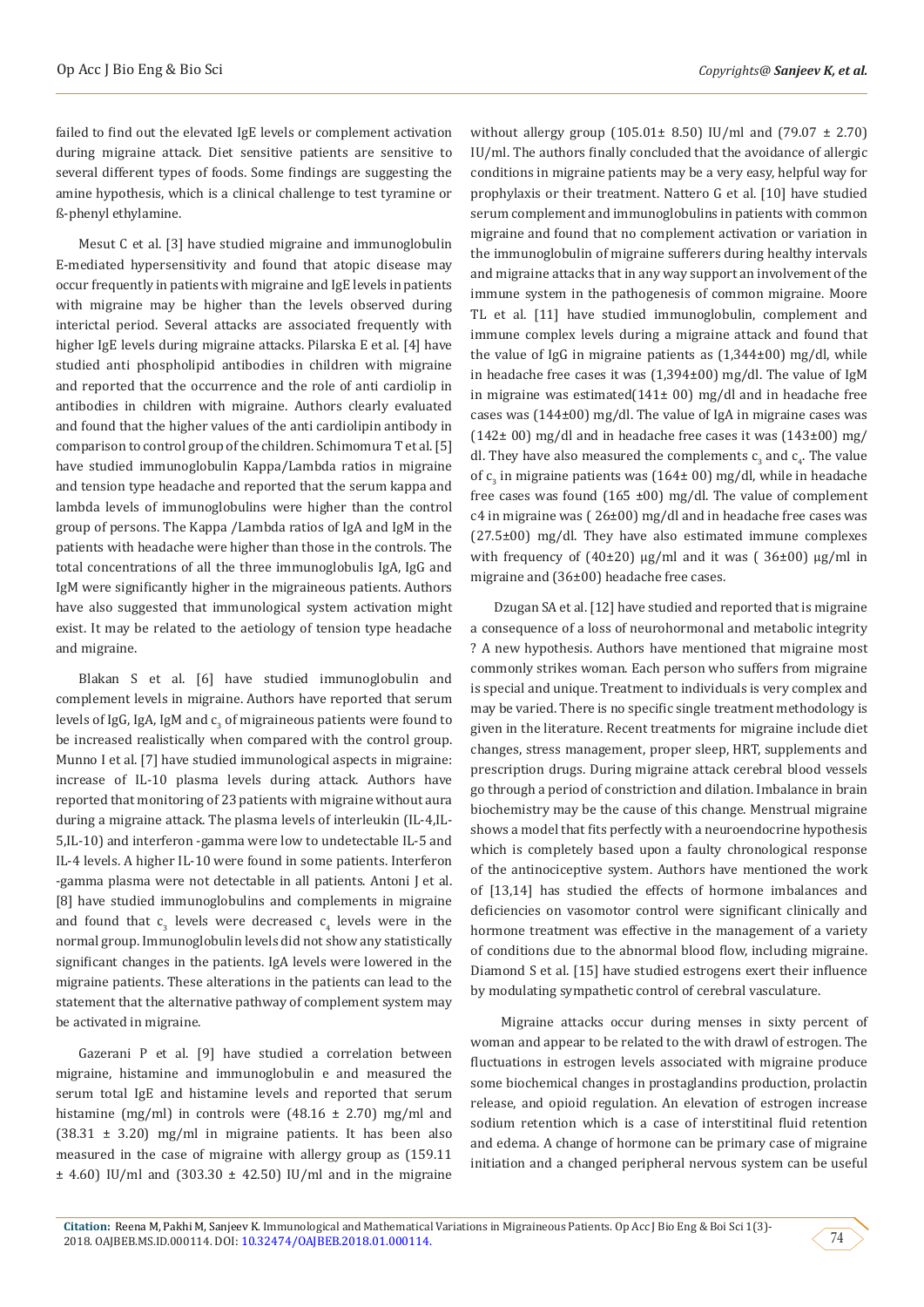in initiating secondary change of hormonal balance [16]. Have given an idea regarding this disease and reported that migraine is a recurrent clinical syndrome characterized by combinations of neurological, gastro intestinal and autoimmune manifestation. Migraine is a complex disorder including malfunctions in a few systems: neurohormonal system which includes feedback loop mechanism between hypothalamus, pituitary gland which produce steroid hormones : sympathetic, parasympathetic system ; calcium/ magnesium ions system, pineal gland system and digestive system. All these changes have a very close interrelationship and each of them can be a trigger mechanism for migraine.

Uzar E et al. [17] have studied serum cytokine and pro-brain natriuretic peptide (BNP) levels in patients with migraine. Authors have given an extensive explanation for migraineous patients, these patients have higher IL-1ß,IL-6 levels and pro-BNP and lower IL-10 levels than healthy individuals. The cytokines may be related to the pathogenesis of migraine. Tietjen G F [18] reported that role of the vasculature in patients with migraine is increasing because of growing evidence that migraine is a risk factor for clinical and subclinical brain is chaemia, as well as for more wide spread vascular changes. The vasculopathy of migraine is associated with endothelial dysfunction. It is a disorder of endothelial activation and impared vascular reactivity, which is a risk factor of all vascular events. Lord GDA et al. [19] have been studied immunoglobulins and complements in migraine and found that elevated immunoglobulin levels and complement activation suggest a late onset immune reaction of short duration. Such a mechanism provides an explanation of many of the features of non prodromal migraine, platelet release of serotonin, basophil and mast cell degranulation, increased whole blood histamine during an attack, fluid retention, increased thrombotic tendency and increased CSF lactate and GABA.

Pascol J et al. [20] have studied a woman with daily headache and found that dietary factors must be specifically examined into migraine patients particularly in those cases with frequent attacks and no evidence of analgesic abuse or psychiatric comorbidity. Merrett J et al. [21] have studied food related antibodies in headache patients and reinvestigated the role of IgE mediated food allergy in migraine by using a highly sensitive IgE RAST technique to determine circulating levels of specific IgE to four foods commonly supposed to trigger migraine. Specific IgG<sub>4</sub> levels were also examined. Authors have also seen that it is responsible for the late response in some cases of asthma. Arrovave Hernandez CM et al. [22] have studied food allergy mediated by IgG antibodies associated with migraine in adults and found that the elimination diets successfully can control the migraine without the need of medication. Authors also suggested that need of medications. Authors also suggested that serum IgG antibodies to common food should be investigated in patients with migraine.

Rusario D et al. [23] have studied role of gender and serum immunoglobulin E(IgE) levels on severity of migraine.Authors have

pointed out that migraine headache is a common disorder. Several studies have revealed that migraine headache is more common in patients with allergy. Atopy, which is the genetic pre disposition to develop IgE antibodies to specific allergens, may be associated with increased frequency of migraine headache. Authors have also reported that younger age and female sex are contributory factors as prevalence of both allergic rhenititis and migraine is higher in these groups. Degrees of allergic sensitization determined the severity and frequency of headache in those whom allergy is a risk factor as evidenced by higher levels of IgE. Aydinlar EI et al. [24] have studied IgG based elimination diet in migraine plus irritable bowl syndrome and reported that food elimination based on IgG antibodies in migraine patients who suffers from concomitant IBS may effectively reduce symptoms from both disorders with potential savings to the health care system.

It would be have been possible to check whether the IgG response correlated with diet by a second IgG measuremenet after elimination or provocation. The use of a specific diet rather than an universal migraine diet with simultaneous elimination opf all known dietary triggers seems to provide a well balanced diet in terms of safety and nutritional reasons. Some of the authors [25,26] have put forward their thoughts that migraine is a chronic neuromuscular disorder, characterized by episodic and disabiling headaches with autoimmune symptoms. There is a growing body of evidence to suggest that migraine and inflammation are linked, and often the term neurogenic inflammation is used. Yimaz IA et al. [27] have reported that epidemiological evidence suggests that migraine is not only affected to neurovascular involvement but also other vascular involvements. Some of the authors [27-29] have reported that physiologic profile of migraine involves the neurovascular system, and population -based studies have related migraine with a higher prevalence of cardiovascular risk score for coronary heart disease. Migraine has been associated with increased risk of ischemic stroke and ischemic heart disease. The pro-brain nateriuretic peptide (pro-BNP) reflects an integral or risk factors resulting in the current functional cardiovascular states of individual patients. Pro-BNP is a cardiac neurohormone specifically secreted from the ventricles in response to volume expansion and pressure overload.

Pro-BNP inhibits the sympathetic nervous system and the activities of several other hormone system, including the renninangiotensin -addosterone system. Tietjen GE [18] studied the role of vasculature in patients with migraine is increasing because of growing evidence that migraine is a risk factor for clinical and subclinical brain ischemia,as well as for nerve more wide spread vascular changes. The vasculopathy of migraine is associated with endothelial dysfunction, a disorder of endothelial activation and impaired vascular reactivity which is a risk factor for all vascular events. Dalesio DJ [30] reported that migraine attack is a complex process that involves both the cerebral and peripheral structures. Migraine is under the control of multiple factors: neurogenic,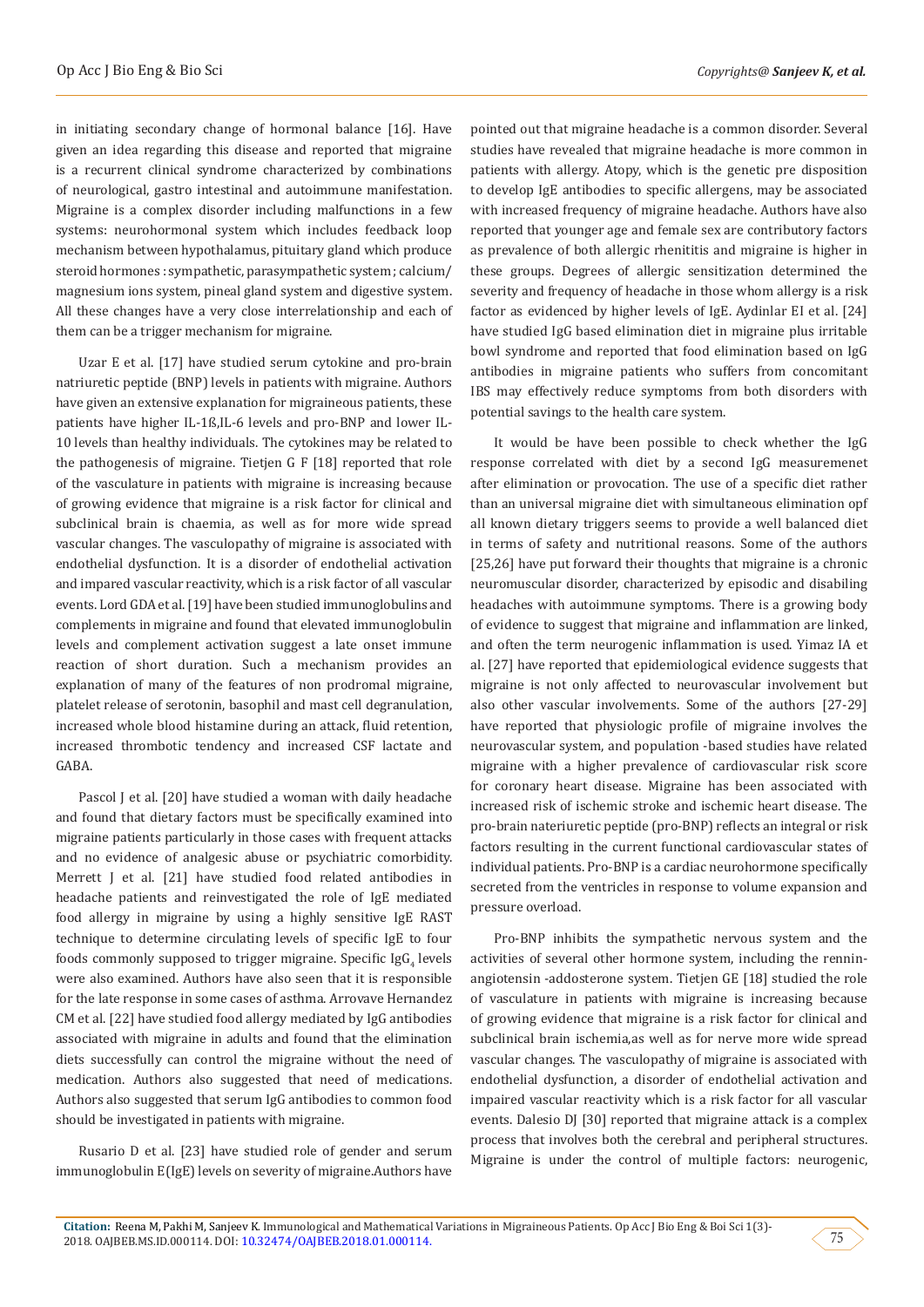chemical, metabolic and myogenic. It is generally accepted that migraine is caused by a primary biochemical disorder of the central nervous system involving neurotransmitters, specificically serotonin. The immunological parameters (IgA, IgG, IgM,  $\mathsf{C}_3^{\mathsf{}}$  &  $C_4$ ) were quantitied by using singles radial immunodiffusion method of Mancini et al. [31] using commercially available antibody-agar plates. The plates were standardized with purified immunoglobulins.

Safdarjang Hospital, New Delhi-110016 after the approval of ethical committee of the hospital. 10 ml freshly drawn blood from each patient was collected in clean and dry test tube without any anti-coagulant. The test tube was kept for 45 minutes at room temperature (22  $\pm$  2oC) for the formation of clot. Sera of different patients were separated by centrifugation at 1500 r.p.m. upto 15 minutes and were collected in screw capped test tubes.

#### **Results**

**Materials and Methods**

Blood sample of Migraine patients along with normal healthy control were collected from the Department of Neurology,

We have measured the values of in Migraine patients and healthy normal control given in Table 1. p value, t value and regressions equations for migraine and controls are given in the Table 2-5.

**Table 1:** Mean and standard deviation of all the immunological parameters are given.

| S.No           | Type of samples | Experimental findings Mean ± SD | <b>Diagnosis</b> |
|----------------|-----------------|---------------------------------|------------------|
| 1.             | $C_{3}$         | $(1.55 \pm 1.3)$ g/l            | Migraine         |
|                |                 | $(1.57 1.71)$ g/l               | Control          |
| $\overline{2}$ | C <sub>4</sub>  | $(0.252 \pm 0.11)$ g/l          | Migraine         |
|                |                 | $(0.27 \pm 0.44)$ g/l           | Control          |
| 3              | IgG             | $(19.59 \pm 22.75)$ g/l         | Migraine         |
|                |                 | $(17.24 \pm 17.69)$ g/l         | Control          |
| 4              | IgM             | $(1.386 \pm 1.58)$ g/l          | Migraine         |
|                |                 | $(2.42 \pm 1.16)$ g/l           | Control          |
| 5              | IgA             | $(2.23 \pm 4.15)$ g/l           | Migraine         |
|                |                 | $(2.82 \pm 1.95)$ g/l           | Control          |

**Table 2:** p value of the immunological parameters are given.

| S.N. | <b>Parameter</b> | P value  | Two tailed or one tailed | Significant or not significant at $P < 0.05$ |
|------|------------------|----------|--------------------------|----------------------------------------------|
|      | IgA              | 0.061073 | One tailed               | Not significant                              |
| ∼    | IgG              | 0.1122   | One tailed               | significant                                  |
|      | IgM              | 0.013908 | One tailed               | Not significant                              |
| 4    | C <sub>3</sub>   | 0.42715  | One tailed               | Not significant                              |
|      | C4               | 0.346985 | One tailed               | Not significant                              |

**Table 3:** t value of the immunological parameters are given.

| S.N. | <b>Parameter</b> | t value  | Two tailed or one tailed | Significant or not significant at $t < 0.05$ |
|------|------------------|----------|--------------------------|----------------------------------------------|
|      | IgA              | 1.614221 | One tailed               | Not significant                              |
|      | IgG              | 1.249646 | One tailed               | significant                                  |
|      | IgM              | 2.355692 | One tailed               | Not significant                              |
|      | C <sub>3</sub>   | 0.815806 | One tailed               | Not significant                              |
|      | C4               | 0.398674 | One tailed               | Not significant                              |

**Table 4:** Regresssion equations of the immunological parameters for migraine are given.

| S.N | <b>Regrssion lines for migraine</b>                                                                                                                                         |
|-----|-----------------------------------------------------------------------------------------------------------------------------------------------------------------------------|
|     | $C_4$ = -1.132858119•10 <sup>-2</sup> IgA -7.831606037•10 <sup>-3</sup> IgG -1.515137283•10 <sup>-2</sup> IgM -120547452•10 <sup>-2</sup> C3+ 0.562269946                   |
|     | IgA = $1.282348795 \cdot 10^{-1}$ IgG + $3.356121809 \cdot 10^{-2}$ IgM - $1.117464107$ C <sub>3</sub> - 0.612030393C <sub>4</sub> + 1.5625583                              |
|     | $\lg G$ = 4.594746032•10-1 $\lg M$ + 2.933867999 C <sub>2</sub> - 8.305643753 C <sub>4</sub> + 2.517277923 IgA + 10.87297372                                                |
|     | IgM = -0.39363697C <sub>3</sub> -1.593492121•10-1 C <sub>4</sub> + 6.533383965•10 <sup>-3</sup> IgA + 4.556558811•10 <sup>-3</sup> IgG + 1.93349447                         |
|     | $C_5$ = -0.449838766 $C_4$ -1.306711185 $\bullet$ 10 <sup>-1</sup> IgA+1.747678717 $\bullet$ 10 <sup>-2</sup> IgG -2.364511563 $\bullet$ 10 <sup>-1</sup> IgM + 1.943023363 |

76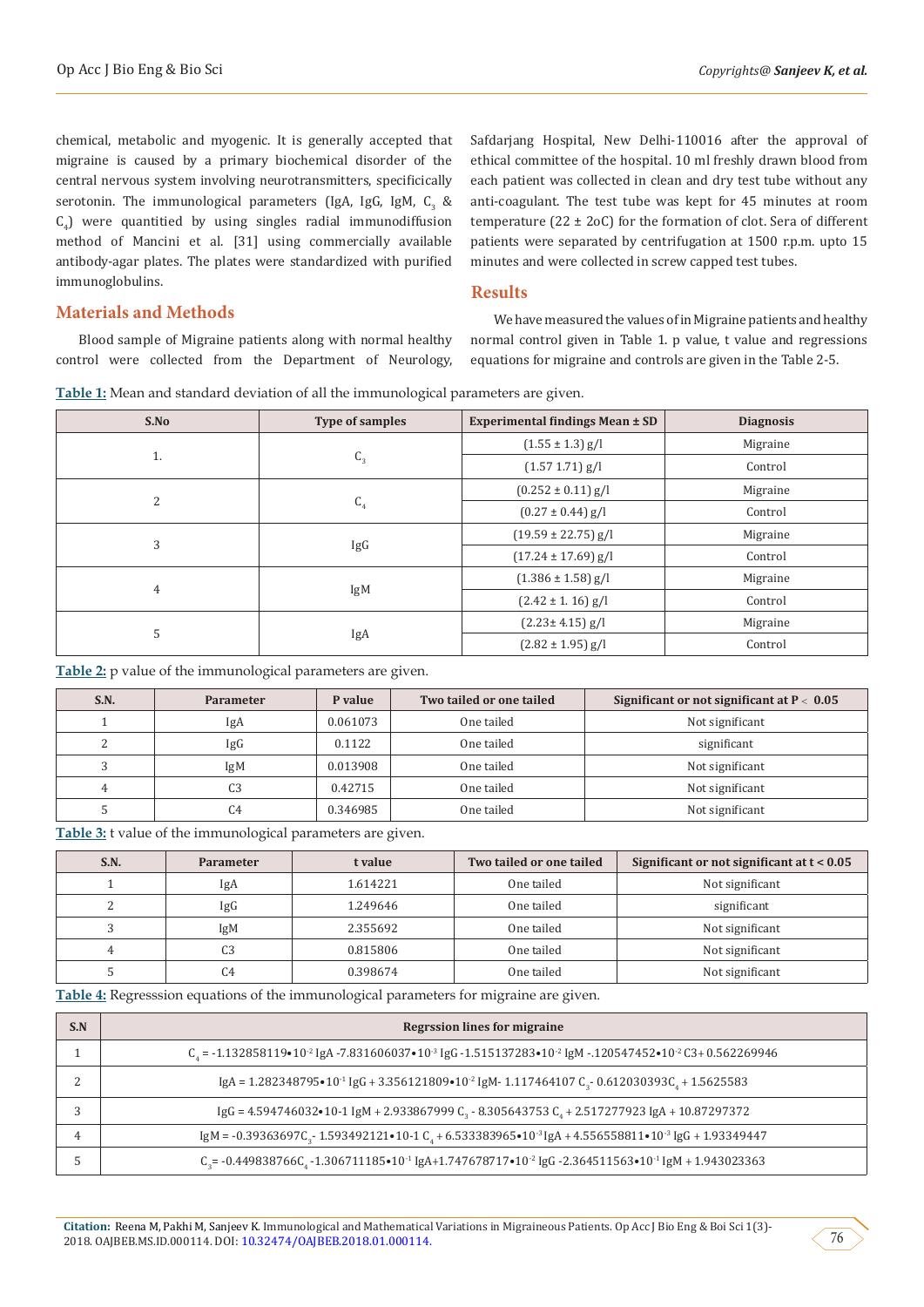| S.N | <b>Regression lines for controls</b>                                                                                                                                          |
|-----|-------------------------------------------------------------------------------------------------------------------------------------------------------------------------------|
|     | $C_s$ = -1.069983219•10 <sup>-1</sup> IgA - 8.501646232•10 <sup>-3</sup> IgG+ 1.232850397•10 <sup>-2</sup> IgM+ 8.189429389•10 <sup>-2</sup> C <sub>3</sub> +5.624035427•10-1 |
|     | IgA = -2.571470316 • 10-2IgG + 1.289787397 • 10 <sup>-1</sup> IgM + 6.095298288 • 10 <sup>-1</sup> C <sub>2</sub> - 4.253270112 C <sub>4</sub> + 3.155431848                  |
|     | IgG = $8.641533297 \cdot 10^{-1}$ IgM + 2.224676019 C <sub>3</sub> - 11.26048115 C <sub>4</sub> - $8.568196862 \cdot 10^{-1}$ IgA+ 17.13427846                                |
| 4   | IgM = $0.712819825 C_1 + 4.303343386C_1 + 1.132577042 IgA + 2.277364318 \cdot 10^{11} IgG$                                                                                    |
|     | $C_3 = 3.585367208 \cdot 10^{-1} C_4 + 6.713190408 \cdot 10^{-2}$ IgA + 7.353478958 $\cdot 10^{-3}$ IgG + 8.940548152 $\cdot 10^{-3}$ IgM + 1.139759762                       |

**Table 5:** Regression equations of the immunological parameters for control are given.

#### **Discussion**

In the present work some of the authors pointed out about the food allergy may provoke migraine attack in the patients. We have tried to establishes the relation in the parameters by keeping one parameter as a constant. The immunological parameters are estimated and statistical formulae applied. Regression equations are also made and found that if one immunological parameter is fixed and others are changed. we have to stabilize the other parameters with the help of some modifications in the treatment, which may be given to the patients in the follow up the cases. All the measured levels of the different parameters are lower in comparison to the controls except IgG. Migraine problem is very difficult to rule out due to several factors related to the disease. on the basis of the statistical predictions some modifications are necessary in the management of the migraine.

### **Acknowledgement**

One of the authors (sk) is thankful to Dr PK Gupta, Principal DAV College Muzaffarnagar, UP, India for providing necessary atmosphere to conduct the research.

#### **References**

- 1. [Carlos HAM, Mauro EP, Herbert HML \(2007\) Food allergy mediated](https://www.ncbi.nlm.nih.gov/pubmed/18693538)  [by IgG antibodies associated with migraine in adults. Revista, Alergia,](https://www.ncbi.nlm.nih.gov/pubmed/18693538)  [Mexico, USA 54\(5\): 162-168.](https://www.ncbi.nlm.nih.gov/pubmed/18693538)
- 2. [Julio P, Agust'in O \(2010\) IgG-mediated allergy: A new mechanism for](https://www.ncbi.nlm.nih.gov/pubmed/20647169)  [migraine attacks?. Cephalalgia 30\(7\): 777-779.](https://www.ncbi.nlm.nih.gov/pubmed/20647169)
- 3. [Mesut C, Sule B, Sedat M, Fikveri AK, sedat M \(2012\) Migraine](https://www.researchgate.net/publication/268630524_Migraine_and_Immunoglobulin_E-mediated_Hypersensitivity)  hypersensitivity/Migrenve [immunoglobulinE aracili hipersensitivite. Arc of Neuro psychiatry](https://www.researchgate.net/publication/268630524_Migraine_and_Immunoglobulin_E-mediated_Hypersensitivity)  [49\(2\): 129-132.](https://www.researchgate.net/publication/268630524_Migraine_and_Immunoglobulin_E-mediated_Hypersensitivity)
- 4. [Pilarska E, Lemka M, Bakowska A \(2006\) Antiphospolipids antibodies in](https://www.ncbi.nlm.nih.gov/pubmed/16967350)  [children with migraine ,Neurol. Neurochir 40\(4\): 291-296.](https://www.ncbi.nlm.nih.gov/pubmed/16967350)
- 5. [Shimomura T, Araga S, Kowa H, Takahashi K \(2006\) Immunoglobulin](https://www.ncbi.nlm.nih.gov/pubmed/1487854)  [Kappa/lambda ratios in migraine and tension type headache. JPsychiatry](https://www.ncbi.nlm.nih.gov/pubmed/1487854)  [Neurol 46\(3\): 721-726.](https://www.ncbi.nlm.nih.gov/pubmed/1487854)
- 6. Balkan S, Muthu G, Kumudan A, Yagans S (1992) Immunoglobulin and complement levels in migraine. Mikrobiyal 20(4): 242-247.
- 7. [Munno I, Marinaro M, Bassi A, Cassino M A, Causarano V, et al. \(2001\)](https://www.ncbi.nlm.nih.gov/pubmed/11576199)  [Immunological aspects in migraine: increase of 1L-10plasma levels](https://www.ncbi.nlm.nih.gov/pubmed/11576199)  [during attack. Headache 41\(8\): 764-767.](https://www.ncbi.nlm.nih.gov/pubmed/11576199)
- 8. Antani J, Andrzej K (1983) Immunoglobulins and omplemenet in migraine. Cephalalgia 3(2): 119-123.

9. [Gazerani P, Pourpak Z, Ahmadiani A, Hemmati A, Kazemnejad A \(2003\)](https://www.ncbi.nlm.nih.gov/pubmed/17301352) [Correlation between migraine ,histamine and immunoglobulin e 2\(1\):](https://www.ncbi.nlm.nih.gov/pubmed/17301352) [17-24.](https://www.ncbi.nlm.nih.gov/pubmed/17301352)

- 10. Nattero G, Savi L, Allais G, Biale L (1984) Serum complemenets and immunoglobulins in patients with common migraine. Minerva, Med 75(20): 1185-1188.
- 11. [Moore TL, Ryan RE Jr, Pohl DA, Roodman ST, Ryan RESr \(2005\)](https://www.ncbi.nlm.nih.gov/pubmed/7356602) [Immunoglobulin,complemenet,and immune complex levels during a](https://www.ncbi.nlm.nih.gov/pubmed/7356602) [migraine attack. The J of Head and face pain 20\(1\): 9-12.](https://www.ncbi.nlm.nih.gov/pubmed/7356602)
- 12. 12[. DZugan SA, DZugan Konstantine S \(2015\) Is migrane a consequence](http://www.nel.edu/archive_issues/o/36_5/36_5_Dzugan_421-429.pdf) [of a loss of neurohormonal and metabolic integrity? A new hypothesis.](http://www.nel.edu/archive_issues/o/36_5/36_5_Dzugan_421-429.pdf) [Neuro endocrinology, Letters 36\(5\): 421-429.](http://www.nel.edu/archive_issues/o/36_5/36_5_Dzugan_421-429.pdf)
- 13. Gauschino S, Spinillo A, Sances G, Martignami E (1985) Menstrual migraine old and new. Clin Exp Obstct Gynecol12: 67-71.
- 14. [Sarrel P M \(1990\) Ovarian harmones and the circulation. Maturitas](https://www.ncbi.nlm.nih.gov/pubmed/2215271) [12\(3\): 287-298.](https://www.ncbi.nlm.nih.gov/pubmed/2215271)
- 15. [Welch K M, Darnley D, Simkins R T \(1984\) The role of estrogen in](https://www.ncbi.nlm.nih.gov/pubmed/6518503) [migraine: a review and hypothesis. Cephalalgia 4\(4\): 277-286](https://www.ncbi.nlm.nih.gov/pubmed/6518503).
- 16. [Diamond S, Wenzel R \(2002\) Practical approaches to migraine](https://www.ncbi.nlm.nih.gov/pubmed/12027785) [managemenet. CNS Drugs 16\(6\): 385-403.](https://www.ncbi.nlm.nih.gov/pubmed/12027785)
- 17. [Uzar E, Euliyaoglu O, Yucel Y, Ugurcevi K M , Acar A, et al. \(2011\) Serum](https://www.ncbi.nlm.nih.gov/pubmed/22165670) [cytokine and probrain natriuretic peptides \(BNP\)levels in patients with](https://www.ncbi.nlm.nih.gov/pubmed/22165670) [migraine. European. Review for Medical and Pharmacological Sciences](https://www.ncbi.nlm.nih.gov/pubmed/22165670) [15\(10\): 1111-1116.](https://www.ncbi.nlm.nih.gov/pubmed/22165670)
- 18. [Tietjen G E \(2009\) Migraine as a systemic vasculopathy. CephalaLgia](https://www.ncbi.nlm.nih.gov/pubmed/19689607) [29\(9\): 987-996.](https://www.ncbi.nlm.nih.gov/pubmed/19689607)
- 19. [Lord G D, Duckworth J W \(1977\) Immunoglobulin and complements](https://www.ncbi.nlm.nih.gov/pubmed/893089) [studies in migraine. Headache The journal of Head and face pain 17\(4\):](https://www.ncbi.nlm.nih.gov/pubmed/893089) [163-168.](https://www.ncbi.nlm.nih.gov/pubmed/893089)
- 20. [Pascol J , Leno C \(2005\) A woman with daily headache. J Headache Pain](https://link.springer.com/content/pdf/10.1007/s10194-005-0158-1.pdf) [6: 91-92.](https://link.springer.com/content/pdf/10.1007/s10194-005-0158-1.pdf)
- 21. [Merrett J, Peatfield R C, Clifford F R, Merrett TG \(1983\) Food related](http://jnnp.bmj.com/content/46/8/738) [antibodies in headache patients. Journal of Neurology. Neurosurgery](http://jnnp.bmj.com/content/46/8/738) [and Psychiatry 46\(8\): 738-742](http://jnnp.bmj.com/content/46/8/738).
- 22. [Arrovave Hernandez CM, Echavarria PM, Henandez Montiel HL \(2007\)](https://www.ncbi.nlm.nih.gov/pubmed/18693538) [Food allergy mediated by IgG antiodies associated with migraine in](https://www.ncbi.nlm.nih.gov/pubmed/18693538) [adults. Rev Alergy Mex 54\(5\): 162-168.](https://www.ncbi.nlm.nih.gov/pubmed/18693538)
- 23. [Rosario D, Pinto G \(2014\) Role of gender and serum immunoglobulin E](https://www.ncbi.nlm.nih.gov/pmc/articles/PMC3972598/) [\(IgE\) levels on severity of migraine. Journal of Clinical and Diagnostic](https://www.ncbi.nlm.nih.gov/pmc/articles/PMC3972598/) [Research 8\(2\): 57-58.](https://www.ncbi.nlm.nih.gov/pmc/articles/PMC3972598/)
- 24. [Aydinlar EI, Dikmen PY, Tiftikci A, Murat S, Muge A \(2012\) IgG-based](https://www.ncbi.nlm.nih.gov/pubmed/23216231) [elimination diet in migraine Plus iritative bowl syndrome. Headache:](https://www.ncbi.nlm.nih.gov/pubmed/23216231) [The Journal of Head and Face pain 53\(3\): 514-525](https://www.ncbi.nlm.nih.gov/pubmed/23216231).
- 25. [Panconesi A,Bartolozzi ML, Guidi L \(2009\) Migraine Pain: Reflections](https://www.ncbi.nlm.nih.gov/pmc/articles/PMC3452097/) [against Vasodialation, Journal Headache Pain 10\(5\): 317-325.](https://www.ncbi.nlm.nih.gov/pmc/articles/PMC3452097/)